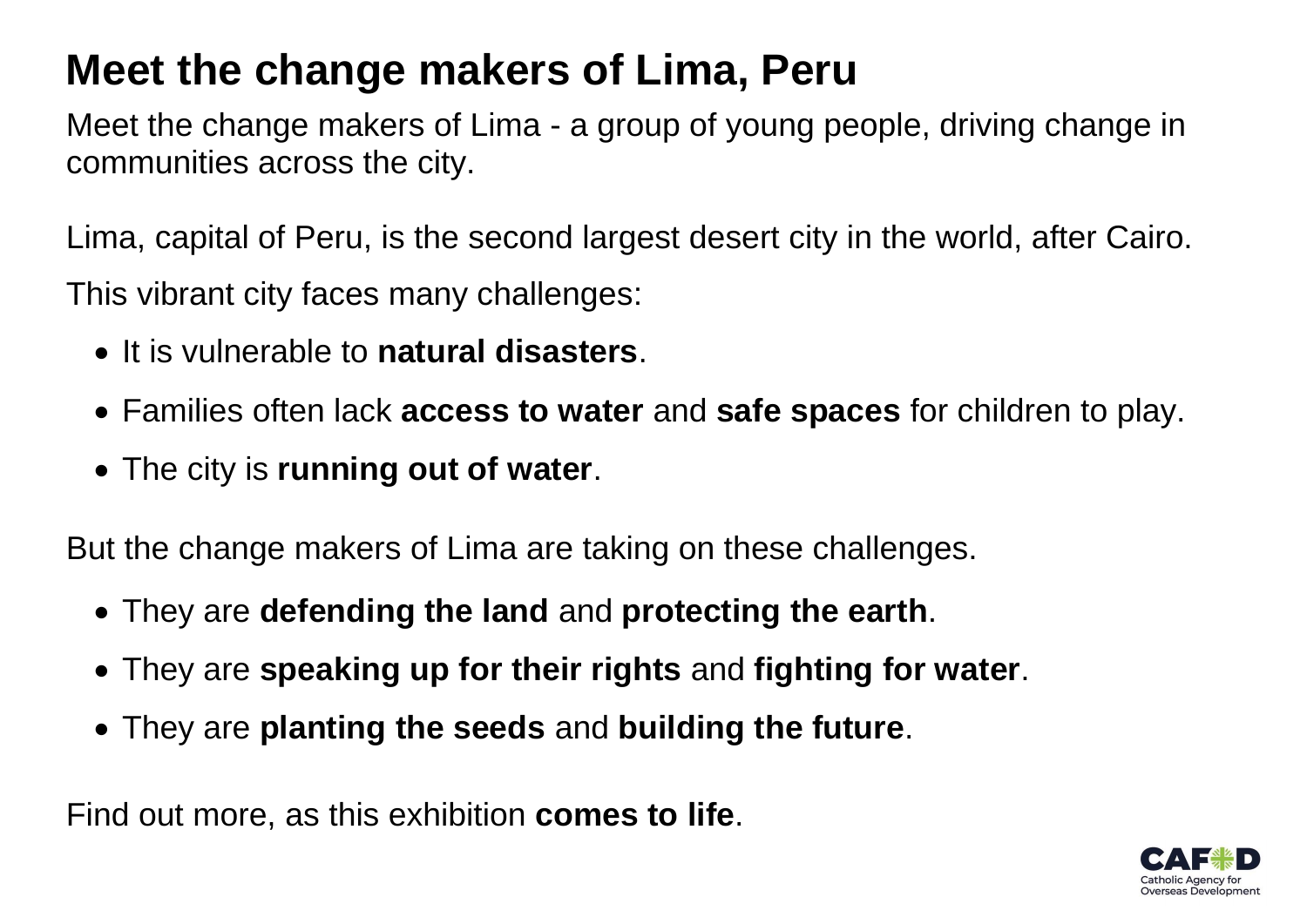## **Jasmin,**

**Jasmin** likes to **play sport**, especially football and volleyball. She lives in an area of northern Lima where there is **lots of poverty**. There aren't many public parks or **safe places to play** there.

Jasmin belongs to a children's organisation that helps children to **understand their rights** and **voice their needs**. Together they have claimed back a safe public space for children and young people, known as the **Labyrinth**.

Jasmin helped to clear the Labyrinth of rubbish and create a lovely area with a maze, a playground and a **space to play sport**.

"Here we come and play. You can do anything here… I like most of all to come here and play football and volleyball. I don't like the violence in my neighbourhood. **At the Labyrinth I feel happy and I feel free**."

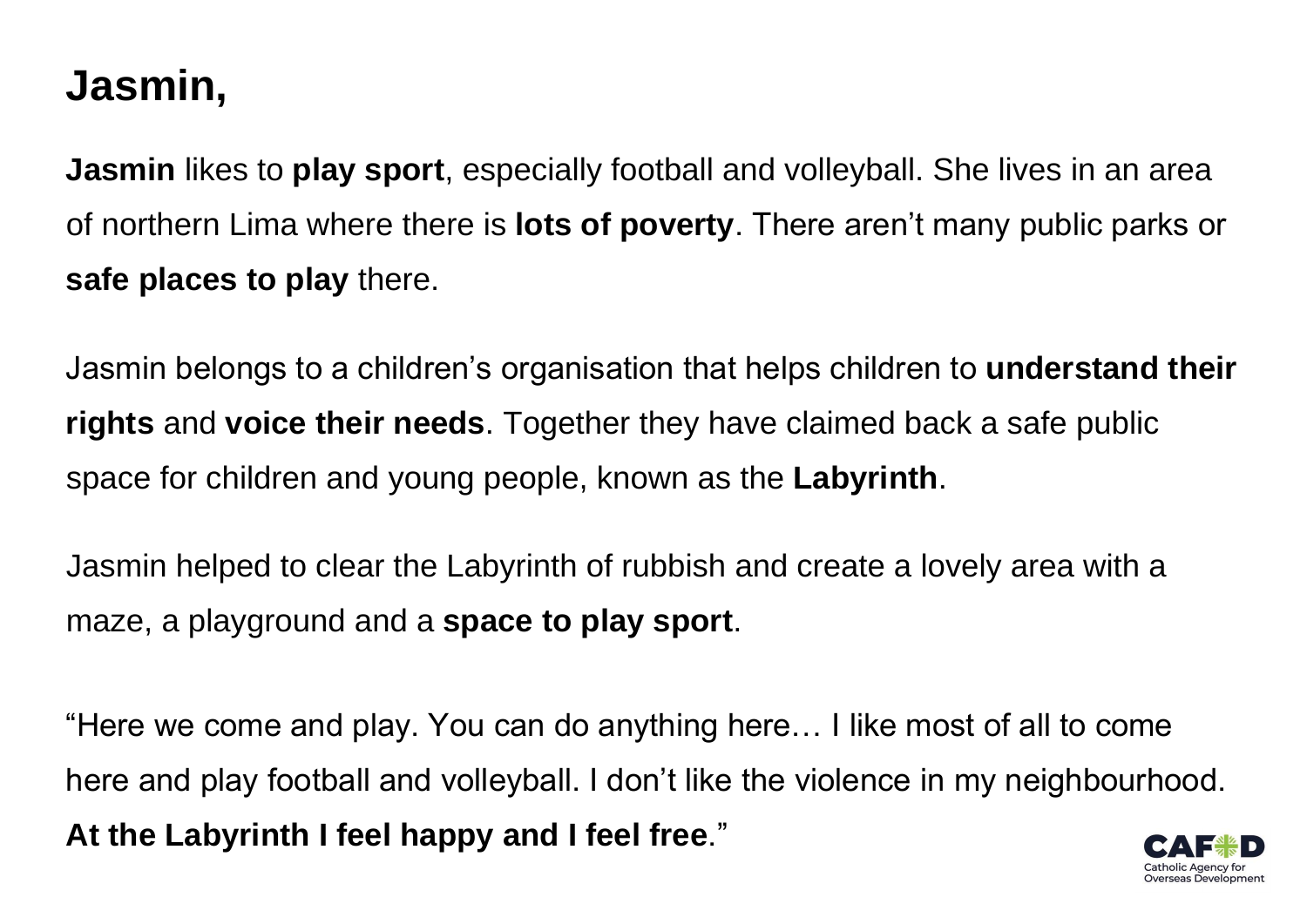#### **Jean-Pierre, 10**

**Jean-Pierre** lives in an area of northern Lima where there is **lots of poverty**. Many children also **fall behind** at school or **drop out**.

Jean-Pierre goes to a **homework club**, a safe space where he can do his homework and study, **planting seeds for the future**. After the children have done their homework, they can **play** and do **puzzles and games**.

They also have a **garden** to tend to. They have made signs to illustrate the rules of their garden. Jean-Pierre's sign is about not watering the plants when it's too hot.

"When I'm in the homework club **I feel good, I feel happy**... I like to water the plants so that they grow. **Without plants we can't breathe**."

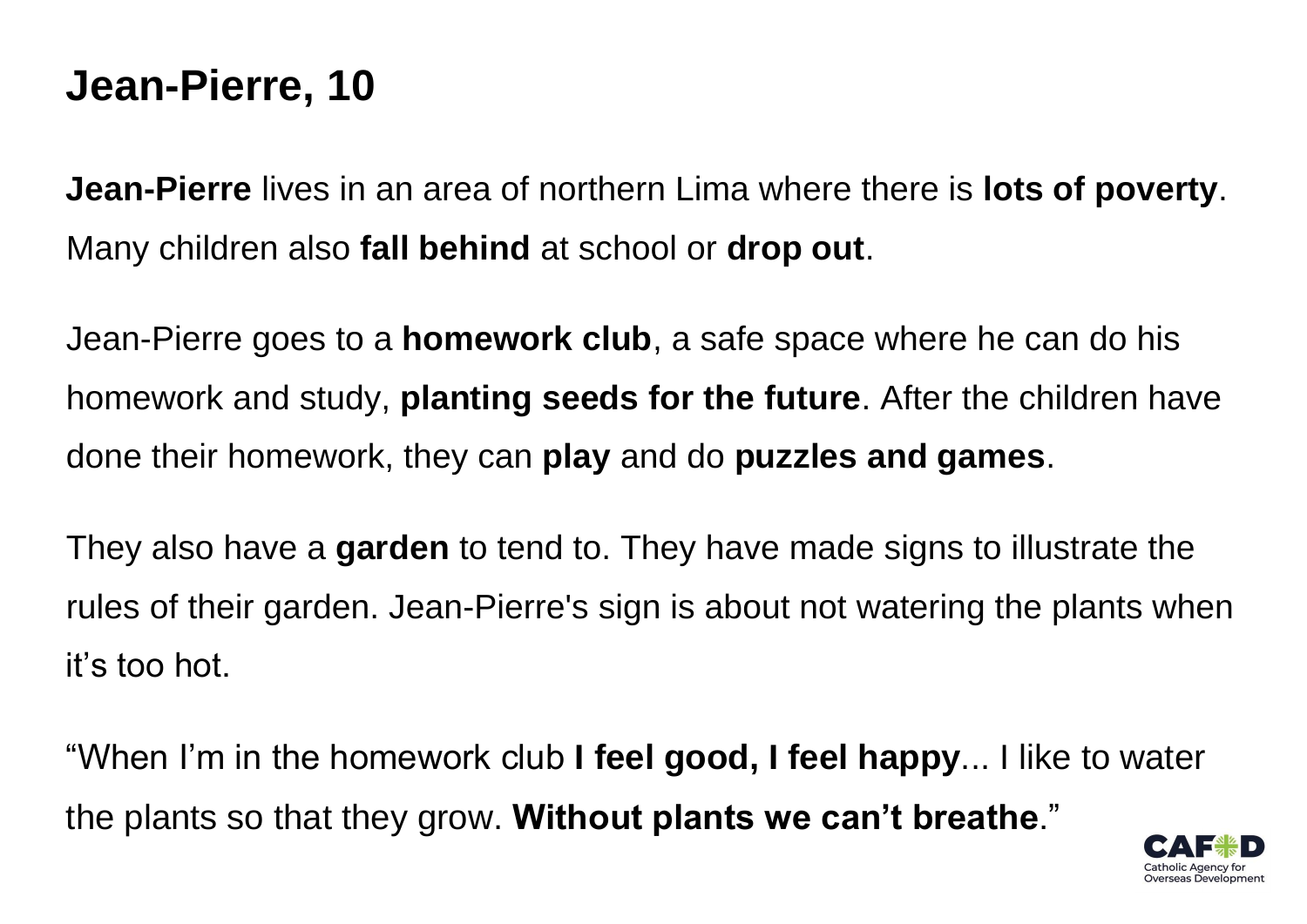## **Abigail, 11**

**Abigail** belongs to an **eco-brigade**. She lives in a mountainous district towards the north of Lima, near a chain of mountains called the **Lomas de Primavera** (Lomas).

As Lima is a **desert city**, with very little rainfall, the Lomas is a **crucial ecosystem**. Mist coming up from the Pacific coast allows vegetation and **natural life to flourish** here. But the Lomas is **under threat** from land traffickers. Mining companies are also threatening to invade the Lomas.

Abigail and the eco-brigade are helping to **defend** the Lomas. They have started working on **planting small plants** to help protect the land.

"It's important to protect the Lomas because they give us our oxygen, they help our wellbeing and **help our planet**."

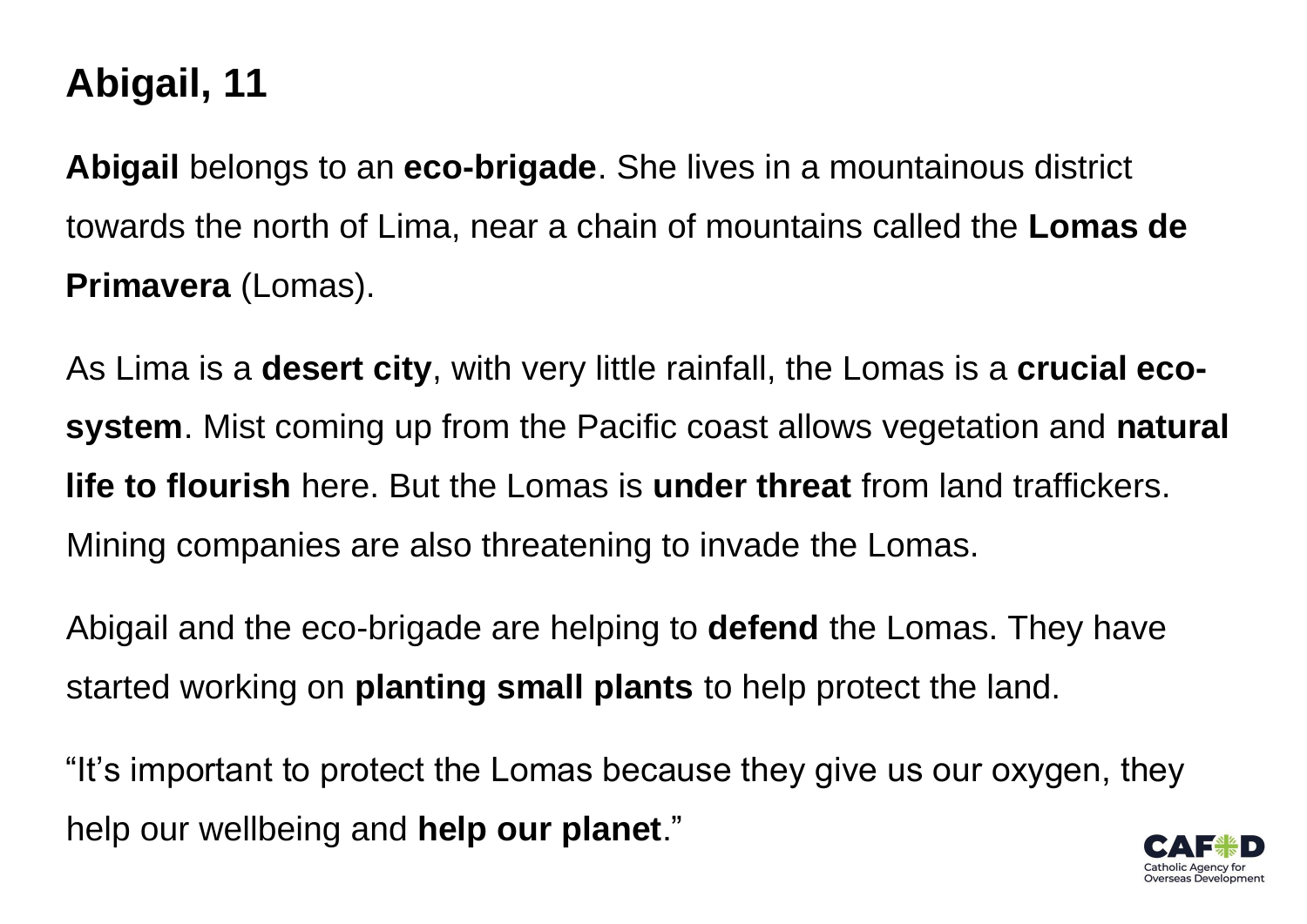## **Paolo, 19**

**Paolo** lives in an **informal settlement**, built high into the steep hillside of southern Lima. He is volunteering his time to do **community service** every Sunday, to help **improve his neighbourhood**.

He is working on a new **staircase**. Without these staircases, the paths leading to the houses are treacherous. The staircases can make a huge difference to help people **move down the hills quickly**, especially if there is a fire or a **natural disaster**, like an earthquake or landslide.

Paolo is helping to **build the future** of his community.

"For me, community service is really important. It is something that you do to **improve your community** to help it to grow and develop."